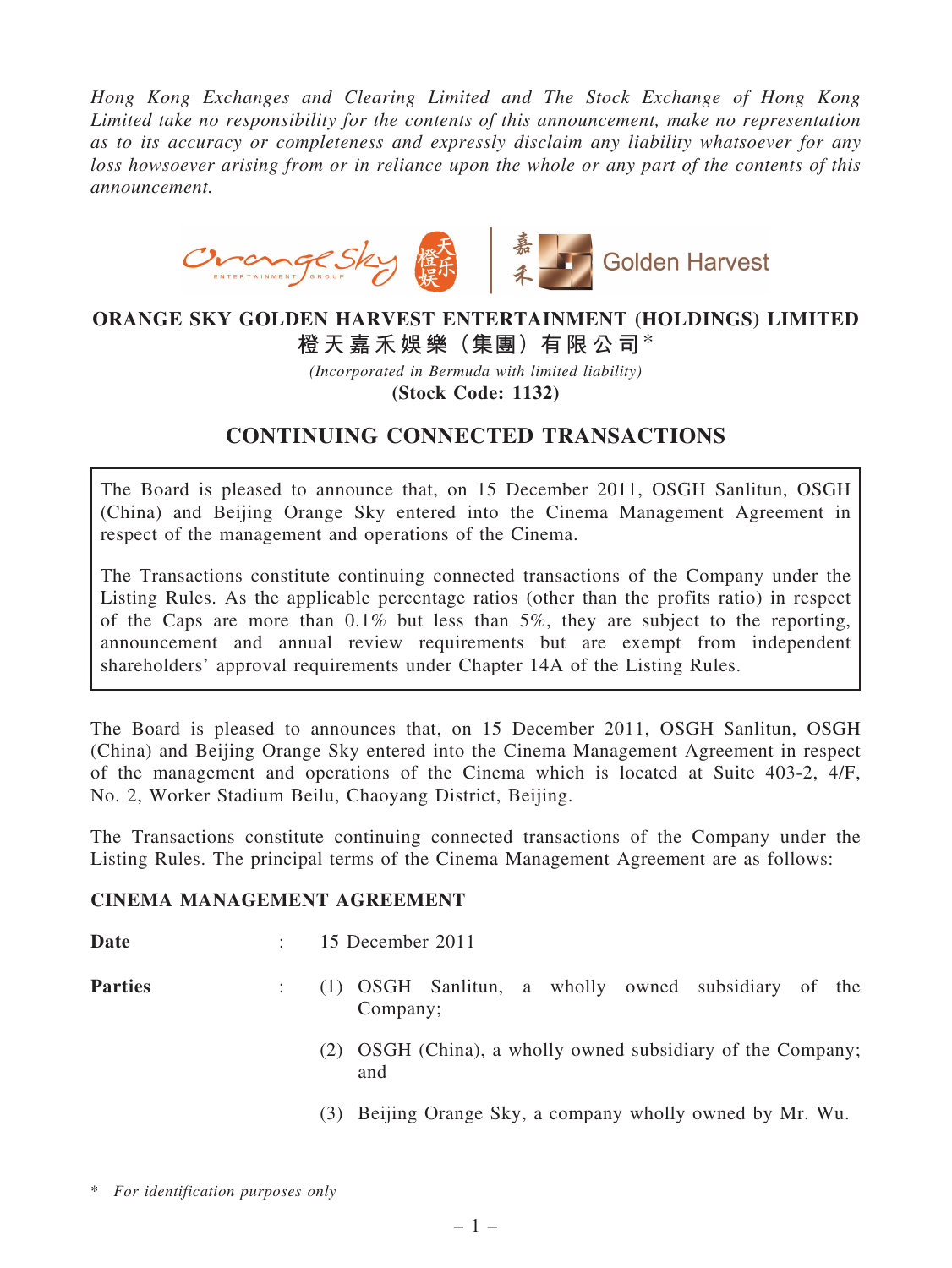Subject matter : (1) Grant of cinema management and operational rights

OSGH Sanlitun has agreed to grant Beijing Orange Sky the rights to manage and operate the Cinema during the term of the Cinema Management Agreement in accordance with the standard and subject to the conditions set out in such agreement.

Beijing Orange Sky shall be liable for all debts and legal liabilities incurred and caused by it arising from the management and operation of the Cinema under the Grant during the terms of the Cinema Management Agreement.

Except for the key departments relevant to the operation of the Cinema, all other departments of the Cinema (the ''Excluded Departments'') will remain under the management of OSGH Sanlitun.

(2) Grant of the Lease

To facilitate Beijing Orange Sky in performing its respective obligations to manage and operate the Cinema under the Grant, OSGH Sanlitun has agreed to procure OSGH (China) and OSGH (China) (as owner of certain key facilities at the Cinema) has agreed, to grant the Lease to Beijing Orange Sky during the term of the Cinema Management Agreement, subject to the conditions set out in such agreement. Such key facilities include, but without limitation, projection system and ticketing system.

- 
- **Consideration :** (1) The consideration for the Grant comprises:
	- (a) a fixed fee in the aggregate sum of RMB6,200,000 which will be payable by Beijing Orange Sky to OSGH Sanlitun in two instalments in which (i) the first instalment of RMB3,000,000 will be payable within five days from the date of receipt of an invoice from OSGH Sanlitun; and (ii) the second instalment of RMB3,200,000 will be payable before 30 June 2012; and
	- (b) an amount representing 10% of the Net Profits (the "OSGH Sanlitun Shared Profit") (if any).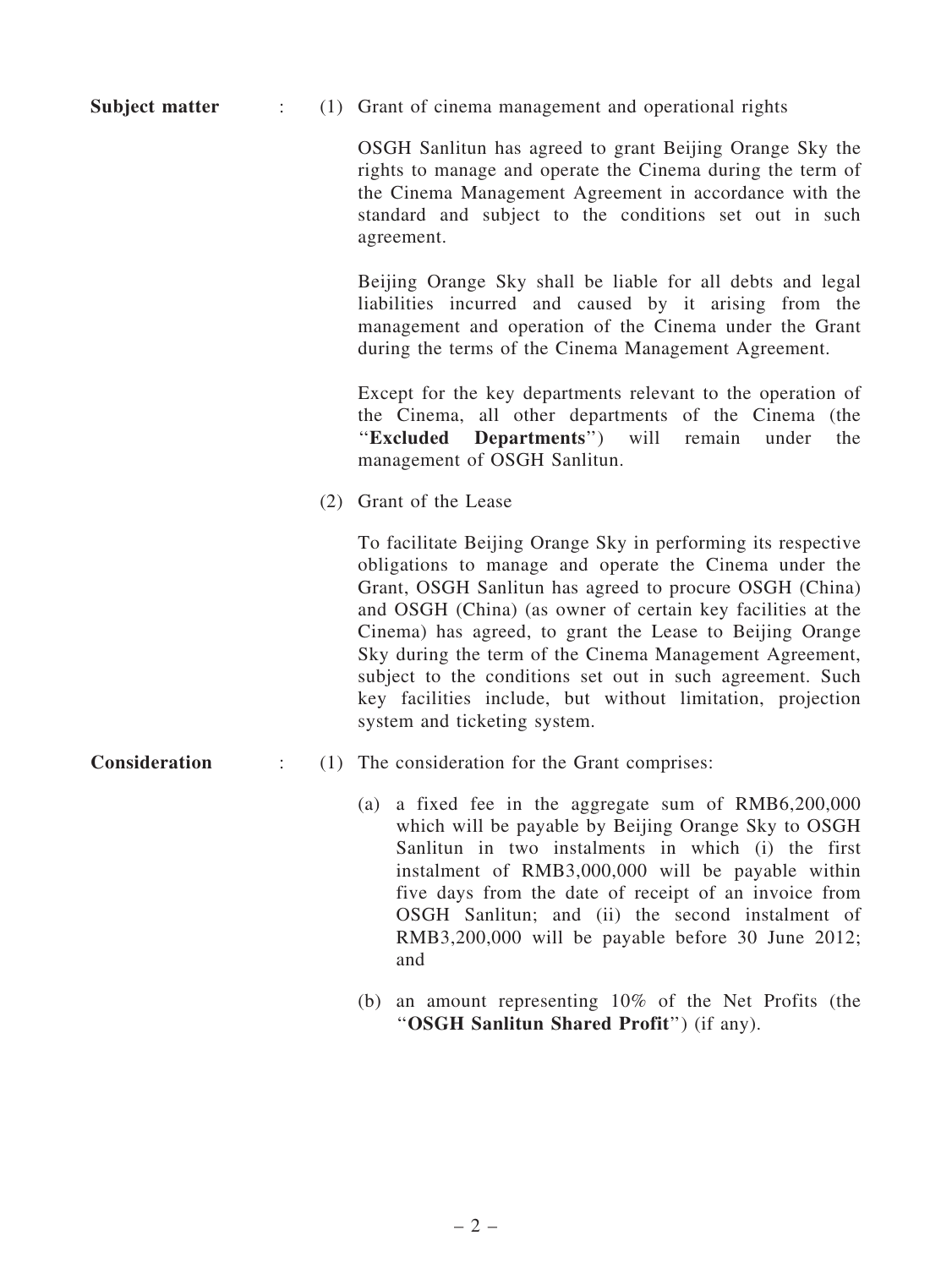|             |   | Beijing Orange Sky will be entitled to the remaining amount<br>of the Net Profits (if any) after deducting the OSGH<br>Sanlitun Shared Profits, which will be payable by OSGH<br>Sanlitun to Beijing Orange Sky within five working days<br>upon receipt of Beijing Orange Sky's invoice. Such invoice<br>shall be issued by Beijing Orange Sky within 10 working<br>days after receipt of the Report. |  |
|-------------|---|--------------------------------------------------------------------------------------------------------------------------------------------------------------------------------------------------------------------------------------------------------------------------------------------------------------------------------------------------------------------------------------------------------|--|
|             |   | (2) The monthly rental for the Lease shall be RMB140,000<br>which will be payable by Beijing Orange Sky to OSGH<br>Sanlitun on a quarterly basis by the end of each quarter to<br>which such rental relates during the term of the Cinema<br>Management Agreement.                                                                                                                                     |  |
| <b>Term</b> |   | A term commencing from 1 December 2011 to 31 December<br>2013.                                                                                                                                                                                                                                                                                                                                         |  |
| Other term  | ÷ | In the event that the Cinema makes a Deficit under the Grant,<br>the amount of such Deficit will be payable by Beijing Orange<br>Sky to OSGH Sanlitun within 10 working days after receipt of<br>an invoice from OSGH Sanlitun                                                                                                                                                                         |  |

#### ANNUAL CAPS

The Caps for the three financial years ending 31 December 2013 shall be RMB6,400,000 (equivalent to approximately HK\$7,808,000), RMB2,300,000 (equivalent to approximately HK\$2,806,000) and RMB2,300,000 (equivalent to approximately HK\$2,806,000), respectively.

The terms of the Cinema Management Agreement were negotiated on an arms' length basis, on normal commercial terms and were determined by reference to the prevailing management fees for managing and operating a cinema of comparable size at similar locations in China, the rental for similar cinema facilities in the industry, and the asset value of the relevant key facilities at the Cinema as at the date of the Lease. The Caps were determined based on (a) the historical financial performance of the Cinema in the previous financial years; (b) the rental income to be derived from the Lease; (c) the expected level of seasonal fluctuations in the box office income of the Cinema; and (d) the percentage of Net Profits of the Cinema, if any, to be shared with Beijing Orange Sky under the Cinema Management Agreement.

#### INFORMATION IN RELATION TO PARTIES TO THE CINEMA MANAGEMENT AGREEMENT

The Company is an investment holding company incorporated in Bermuda with limited liability, the shares of which are listed on the Main Board of the Stock Exchange. The principal activities of the Group comprise worldwide film and video distribution, film exhibition in Hong Kong, PRC, Taiwan and Singapore and films and television programmes production, provision of advertising and consulting services in the PRC.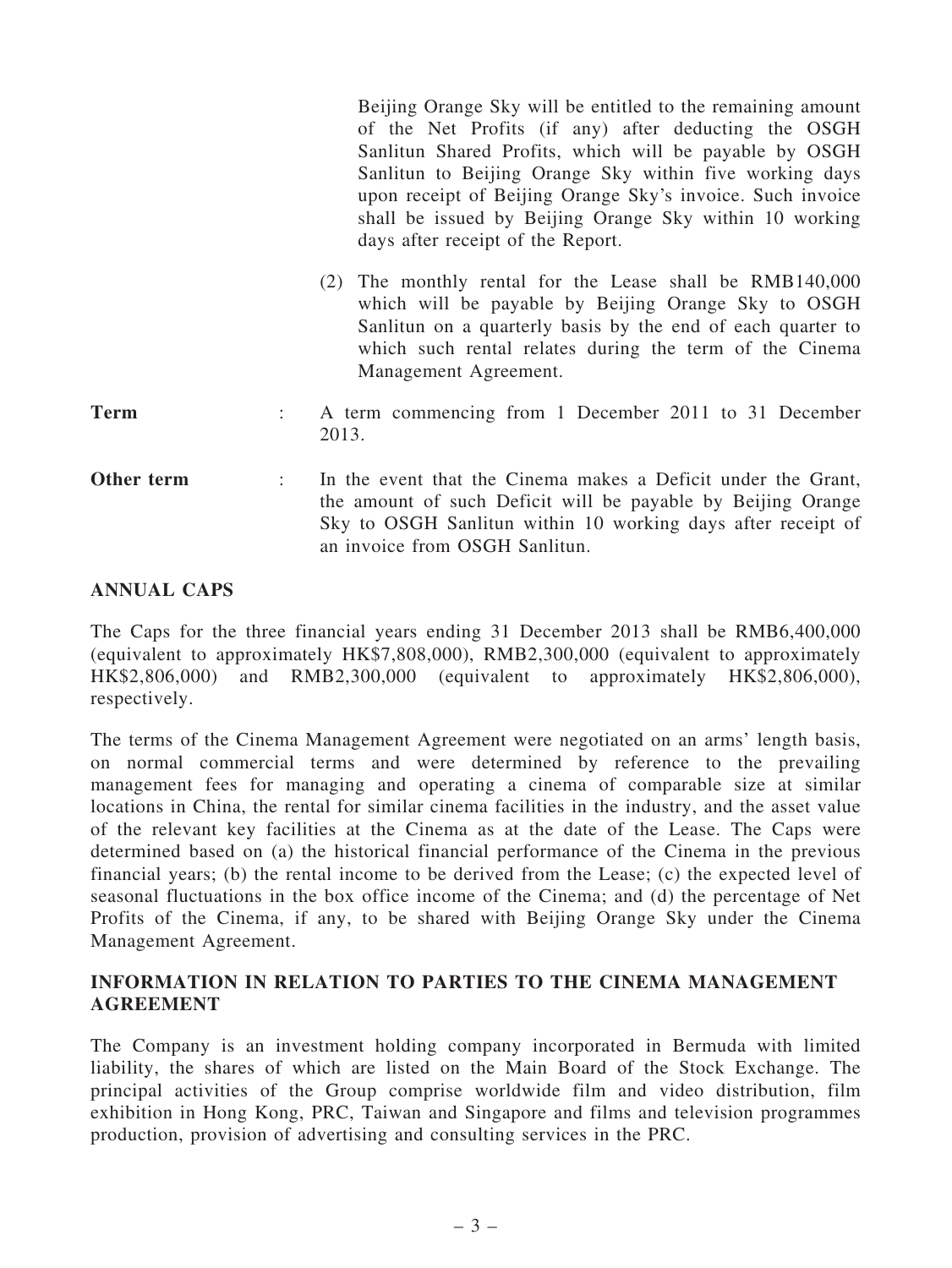Each of OSGH Sanlitun and OSGH (China) is a company established in the PRC and is principally engaged in cinema operation and management. OSGH Sanlitun is a wholly owned subsidiary of OSGH (China).

Beijing Orange Sky is a company incorporated in the PRC and is wholly owned by Mr. Wu. One of its principal businesses is the provision of cinema operation and management services in the PRC.

#### REASONS FOR ENTERING INTO THE TRANSACTIONS

The Directors believe that the film exhibition industry in China will become increasingly competitive, and thus, continuing improving the management of and service delivery by the cinemas operated by the Group is of the utmost importance. Since the Cinema has been adopting membership system which is different from the normal and usual cinema operation, the Directors are of the view that the Cinema Management Agreement would enable the Group to centralise the management and operation of other cinemas managed and operated by the Group. In addition, the Directors are also of the view that the Cinema Management Agreement which allows the Group to leverage on Beijing Orange Sky's experience and expertise in cinema operation and management in China would enable the Group to continue to provide seamless cinema services and enhance the operational efficiency of the Cinema to our customers' satisfaction, whereas the leasing of facilities at the Cinema to Beijing Orange Sky under the Lease would be essential for the operations of the Cinema by Beijing Orange Sky and could further efficiently utilise the Group's resources.

The Directors (including the independent non-executive Directors) consider that the entering into of the Cinema Management Agreement and the terms thereof are fair and reasonable and in the interests of the Company and its shareholders as a whole.

#### LISTING RULES IMPLICATIONS

Mr. Wu is a Director and substantial shareholder of the Company, interested in approximately 59.6% in aggregate of the total issued share capital of the Company as at the date of this announcement through his direct holding of approximately 0.59% of the issued share capital of the Company and through his shareholding in Orange Sky, Skyera, Mainway and Cyber. As a result, under the Listing Rules, Mr. Wu and his associates are connected persons of the Company. As the entire equity interest of Beijing Orange Sky is owned by Mr. Wu, Beijing Orange Sky is an associate of Mr. Wu and a connected person of the Company. As a result, the Transactions constitute continuing connected transactions of the Company under Chapter 14A of the Listing Rules.

As the applicable percentage ratios (other than the profits ratio) in respect of the Caps are more than 0.1% but less than 5%, the Transactions are subject to the reporting, announcement and annual review requirements but are exempt from the independent shareholders' approval requirement under Chapter 14A of the Listing Rules.

Ms. Wu Keyan is the sister of Mr. Wu and is an associate of Mr. Wu under Chapter 14A of the Listing Rules. Save for Mr. Wu and Ms. Wu Keyan who have abstained from voting on the relevant resolution of the Board approving the Transactions, none of the Directors have a material interest in the Transactions.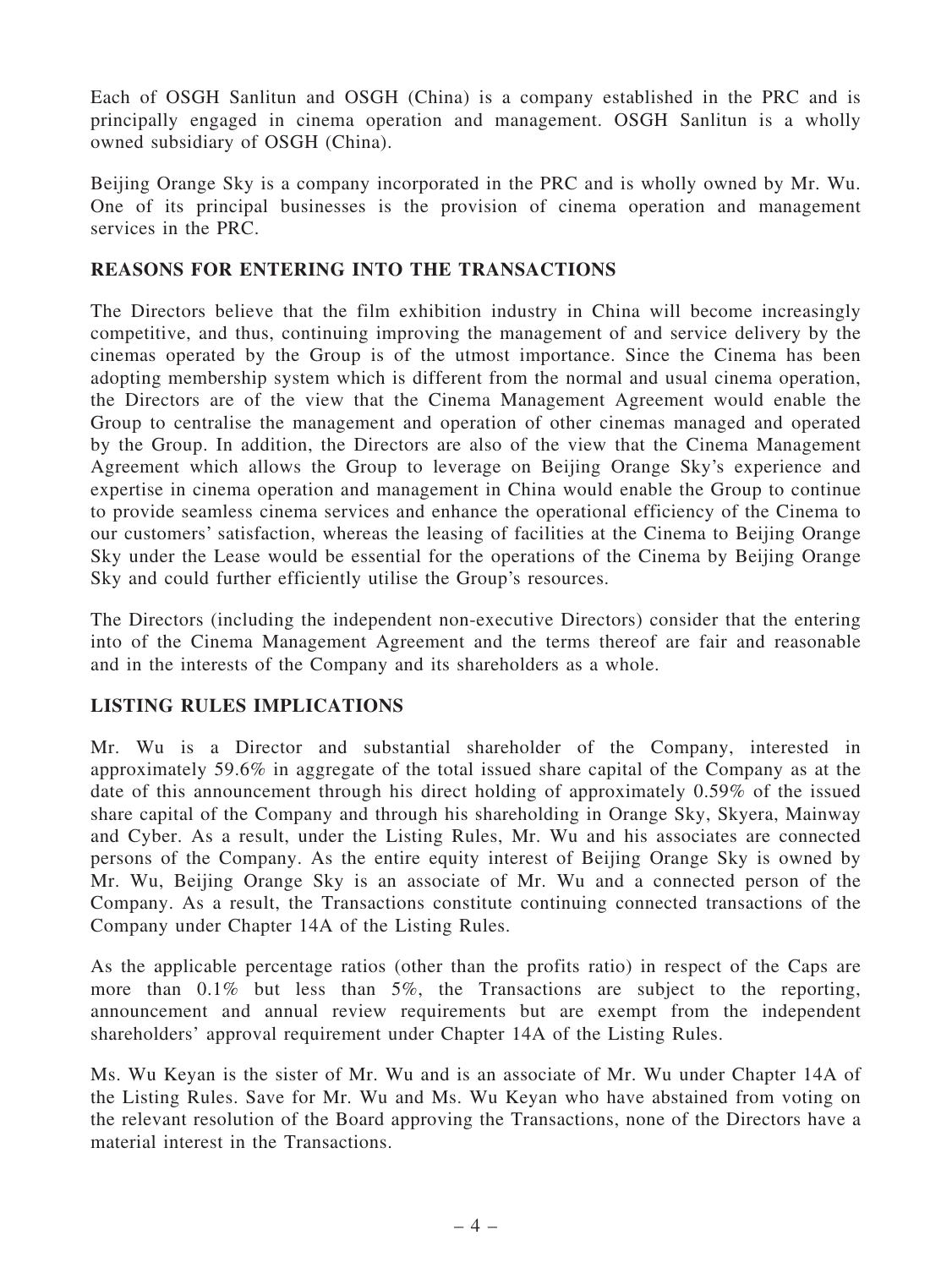## DEFINITIONS

In this announcement, the following expressions shall have the following meanings unless the context requires otherwise:

| "associate(s)"                   | the meaning ascribed to it in the Listing Rules                                                                                                                                                                                                |
|----------------------------------|------------------------------------------------------------------------------------------------------------------------------------------------------------------------------------------------------------------------------------------------|
| "Beijing Orange Sky"             | 北京橙天影院投資管理有限公司<br>(Beijing Orange Sky<br>Cinema Investment Management Company Limited*), a<br>company established in the PRC and wholly owned by Mr.<br>Wu                                                                                     |
| "Board"                          | the board of Directors                                                                                                                                                                                                                         |
| "Caps"                           | for the purpose of Chapter 14A of the Listing Rules, means<br>the proposed annual caps of the Transactions for the three<br>years ended 31 December 2011, 2012 and 2013 as set out in<br>the section headed "Annual Caps" in this announcement |
| "Cinema"                         | the cinema which is situated at 北京市朝陽區工人體育場北<br>路甲2號裙房4層403-2單元 (Suite 403-2, 4/F, No. 2, Worker<br>Stadium Beilu, Chaoyang District, Beijing*)                                                                                                |
| "Cinema Management<br>Agreement" | the agreement dated 15 December 2011<br>entered into<br>between OSGH Sanlitun, OSGH (China) and Beijing<br>Orange Sky in respect of the management and operations of<br>the Cinema and the grant of the Lease                                  |
| "Company"                        | Orange Sky Golden Harvest Entertainment (Holdings)<br>Limited (橙天嘉禾娛樂(集團)有限公司*),<br>limited<br>a a<br>liability company incorporated in Bermuda, the shares of<br>which are listed on the Stock Exchange                                       |
| "connected person"               | the meaning ascribed to it in the Listing Rules                                                                                                                                                                                                |
| "Cyber"                          | Cyber International Limited, a company which is owned by<br>an associate of Mr. Wu and is holding approximately 6.66%<br>of the total issued share capital of the Company as at the<br>date of this announcement                               |
| "Deficit"                        | the amount of the Cinema's Costs in excess of the Cinema's<br>Revenue as shown in the Report                                                                                                                                                   |
| "Directors"                      | directors of the Company                                                                                                                                                                                                                       |
| "Grant"                          | the grant of rights to manage and operate the Cinema under<br>the Cinema Management Agreement                                                                                                                                                  |
| "Group"                          | the Company and its subsidiaries                                                                                                                                                                                                               |
| "Hong Kong"                      | the Hong Kong Special Administrative Region of the PRC                                                                                                                                                                                         |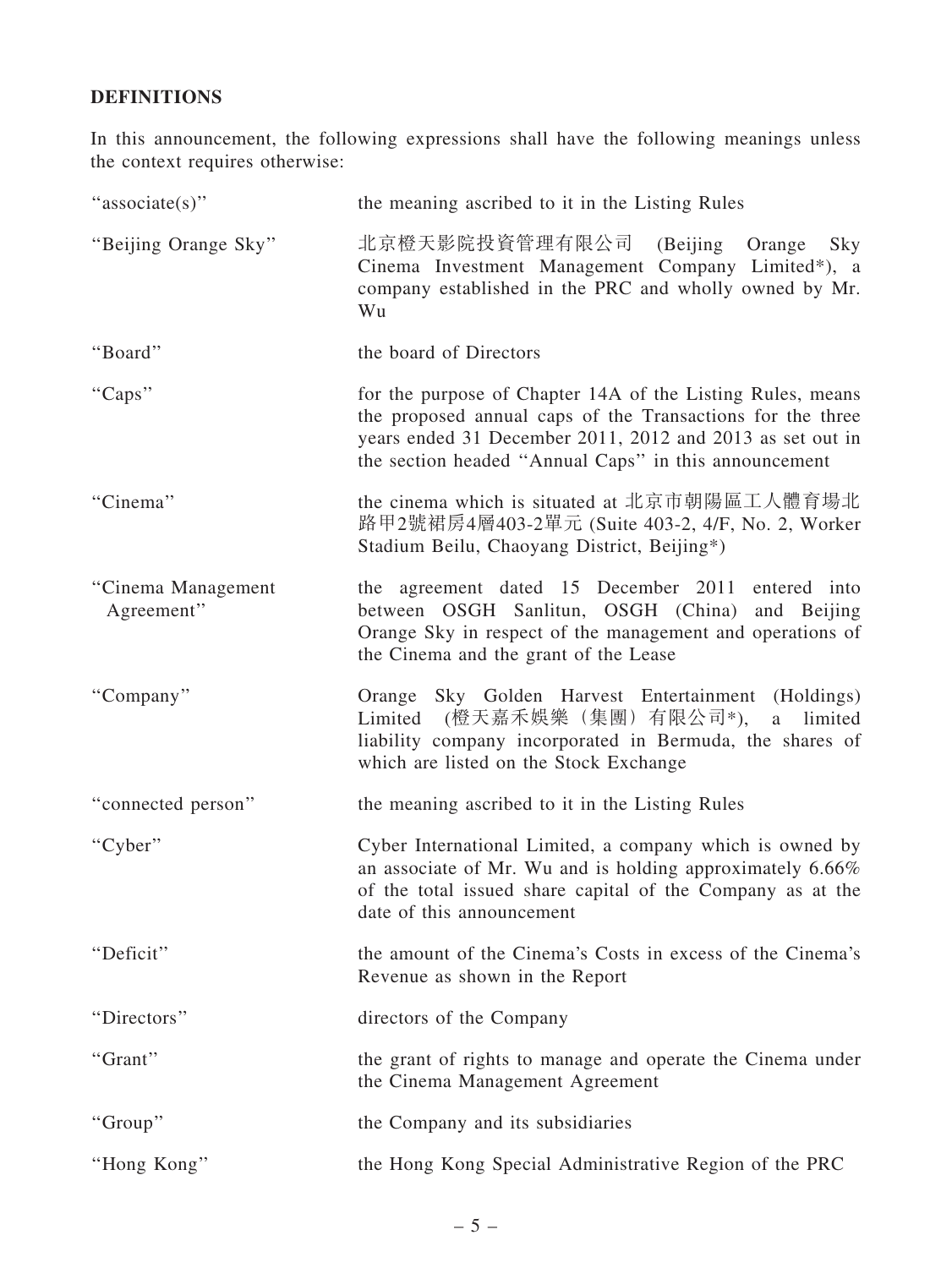| "Lease"         | the leasing of certain key facilities at the Cinema pursuant<br>to the Cinema Management Agreement                                                                                                                                                                                                                                                                                                                                |
|-----------------|-----------------------------------------------------------------------------------------------------------------------------------------------------------------------------------------------------------------------------------------------------------------------------------------------------------------------------------------------------------------------------------------------------------------------------------|
| "Listing Rules" | the Rules Governing the Listing of Securities on the Stock<br>Exchange                                                                                                                                                                                                                                                                                                                                                            |
| "Mainway"       | Mainway Enterprises Limited, a company which is wholly<br>owned by Mr. Wu and is holding approximately 15.13% of<br>the total issued share capital of the Company as at the date<br>of this announcement                                                                                                                                                                                                                          |
| "Mr. Wu"        | Mr. Wu Kebo, a Director and substantial shareholder of the<br>Company                                                                                                                                                                                                                                                                                                                                                             |
| "Net Profits"   | the net amount of the total revenue derived from the<br>operation of the Cinema under the Grant as stated in the<br>Report (the "Cinema's Revenue") less the total operating<br>costs (including the costs incurred by the Excluded<br>Departments) as stated in the Report (the "Cinema's<br>Costs") and the total amount of rental paid for the Lease                                                                           |
| "Orange Sky"    | Orange Sky Entertainment Group (International) Holding<br>Company Limited (橙天娛樂集團 (國際) 控股有限公司),<br>a company which is 80% beneficially owned by Mr. Wu and<br>is holding approximately 20.94% of the total issued share<br>capital of the Company as at the date of this announcement                                                                                                                                             |
| "OSGH (China)"  | 橙天嘉禾影城(中國)有限公司 (Orange<br>Sky Golden<br>Harvest Cinemas (China) Co., Ltd.*),<br>a<br>company<br>established in the PRC and is a wholly owned subsidiary of<br>the Company                                                                                                                                                                                                                                                         |
| "OSGH Sanlitun" | 北京橙天嘉禾三里屯影城管理有限公司<br>Sky<br>(Orange<br>Golden Harvest Sanlitun (Beijing) Cinema Management Co<br>Ltd.*), a company established in the PRC which is a wholly<br>owned subsidiary of OSGH (China)                                                                                                                                                                                                                                   |
| "PRC"           | the People's Republic of China (for the purpose of this<br>announcement, excluding Hong Kong, Macau Special<br>Administrative Region and Taiwan)                                                                                                                                                                                                                                                                                  |
| "Report"        | the report in respect of all revenue, cost, expenses and<br>outgoings, total rental payment for the Lease and the<br>amount of Net Profit or Deficit (as the case may be) in<br>respect of the operations of the Cinema resulting from the<br>Grant during the term of the Cinema Management<br>Agreement to be prepared upon the expiry of the term of<br>the Cinema Management Agreement and delivered to<br>Beijing Orange Sky |